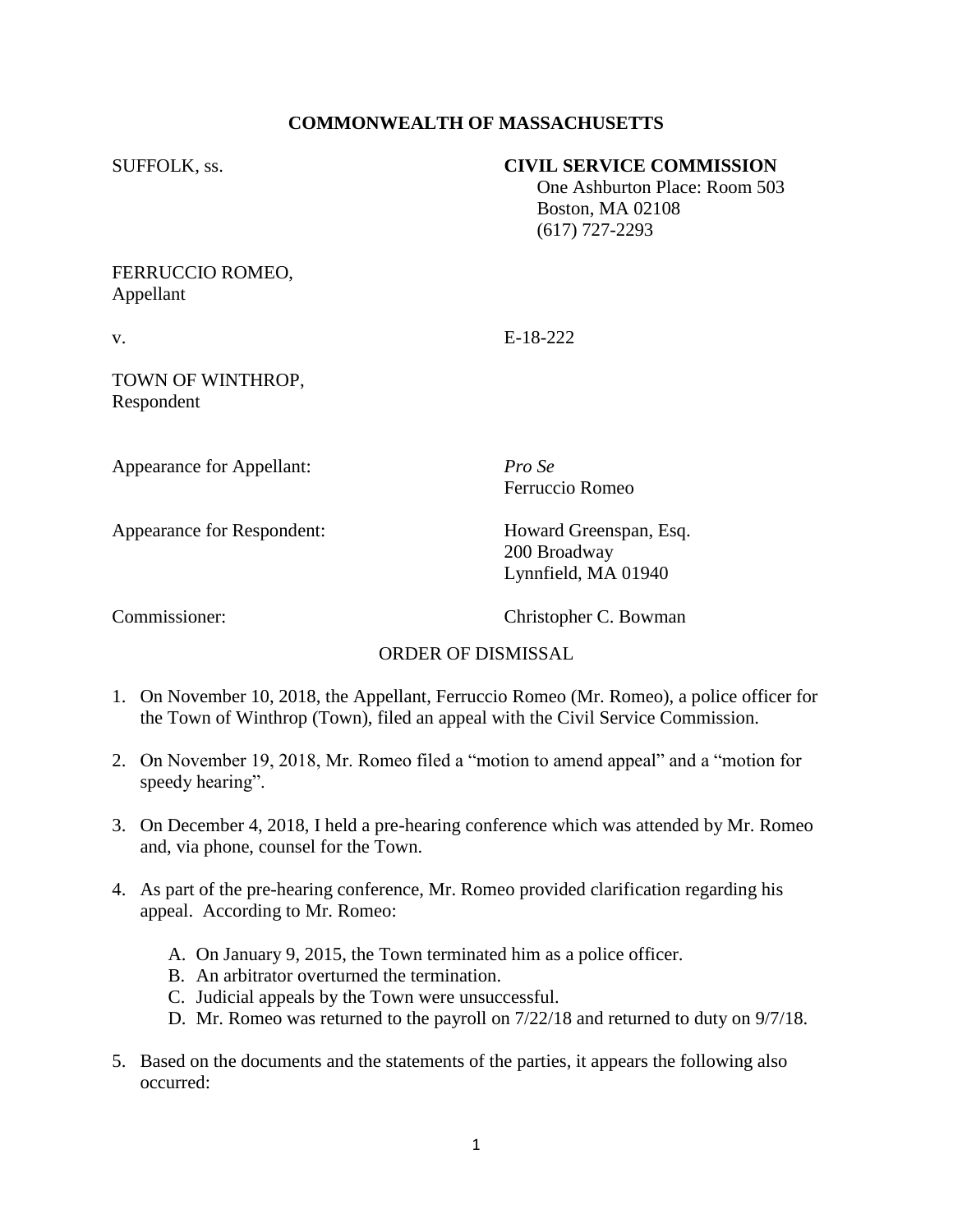- a. An arbitrator approved a mutual agreement of the parties allowing Mr. Romeo to sit for a make-up promotional examination for sergeant on October 25, 2018.
- b. As part of a separate discrimination case, Mr. Romeo sought a Superior Court Order allowing him more time to prepare for the make-up examination, which took the form of an Assessment Center. The Superior Court denied his request.
- c. On October 25, 2018, Mr. Romeo took the Assessment Center promotional examination for sergeant and receive a score of 78.
- 6. Mr. Romeo, via his appeal to the Commission, sought the following relief:
	- I. To be placed at the top of the eligible list for sergeant .
	- II. To be allowed to sit for an upcoming promotional examination for lieutenant, notwithstanding the civil service law, which states, in part, that only those "in the next lower title" (i.e. – sergeant) are eligible to sit for the promotional examination (i.e. – for lieutenant).
- 7. Mr. Romeo argued that relief is warranted, in part, because he was prejudiced by the change in format of the examination. Specifically, Mr. Romeo argued that, had he not been terminated, he would have sat for a "traditional" multiple choice examination in 2015, as opposed to an assessment center-type examination in 2018. Further, Mr. Romeo continues to argue that he was prejudiced by the lack of time to prepare for the examination.
- 8. Mr. Romeo argued that, had he not been terminated, he may have been promoted to sergeant, allowing him to sit for the lieutenant's promotional examination. Further, Mr. Romeo argued that he has performed many of the duties of sergeant over the years.
- 9. Three other Winthrop police officers have filed an appeal with the Commission, contesting whether Mr. Romeo should have been able to sit for the make-up examination on October  $25<sup>th</sup>$ .
- 10. The Town had thirty (30) days to file a Motion for Summary Decision and Mr. Romeo had thirty (30) days thereafter to file an opposition and Cross-Motion for Summary Decision.
- 11. The Town submitted a Motion to Dismiss on January 2, 2019. Mr. Romeo filed an opposition to the Town's motion and a Motion for Summary Decision on February 1, 2019.
- 12. An updated eligible list for Sergeant was established on April 1, 2019. Mr. Romeo is ranked third.

#### *Analysis*

 I have carefully reviewed the parties' submissions, including Mr. Romeo's detailed Motion for Summary Decision. Mr. Romeo has already received the appropriate relief. Over the objection of other police officers, Mr. Romeo, upon his reinstatement, was allowed to sit for a make-up examination for police sergeant. Permanent promotional appointments to sergeant were on hold